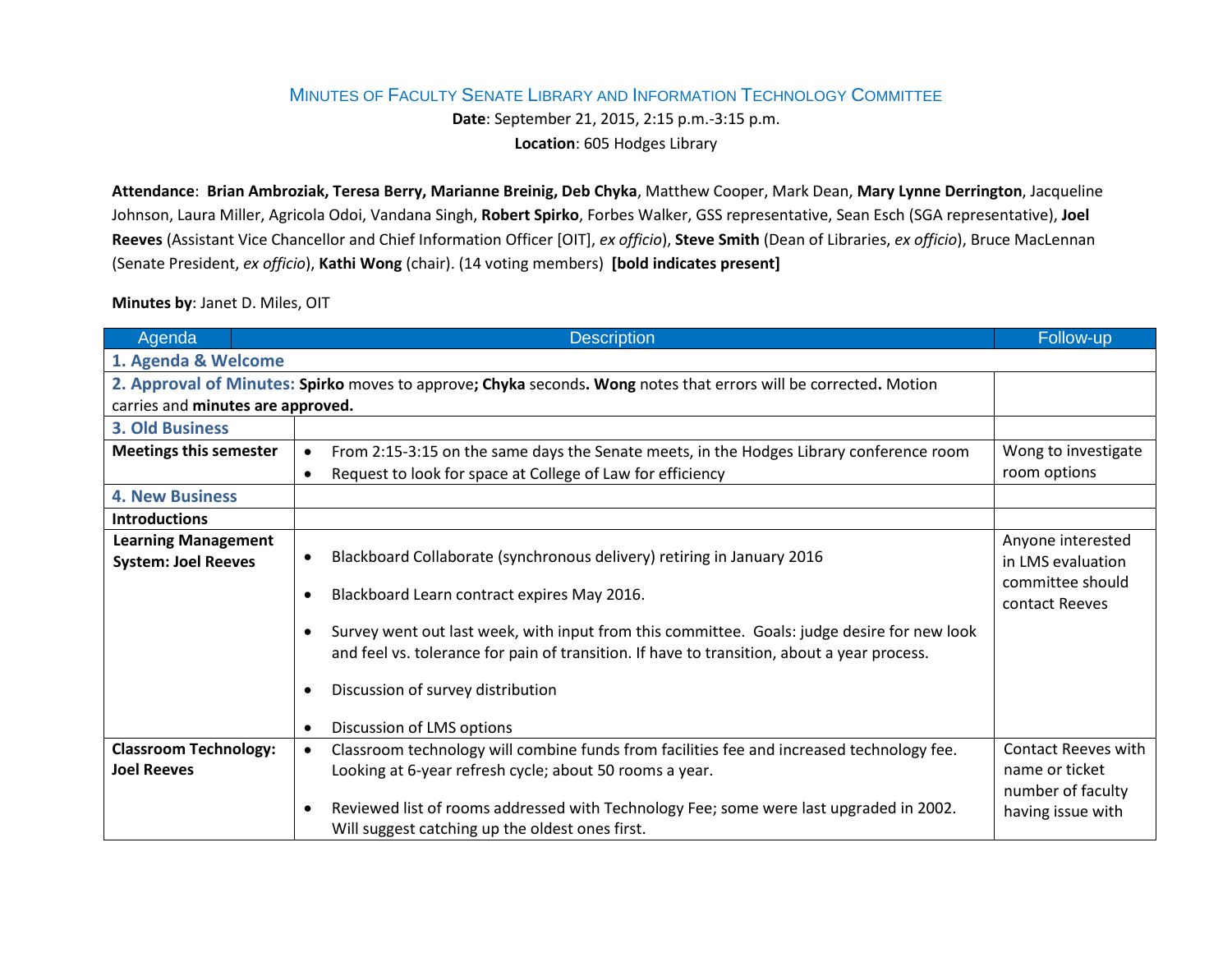|                              |                                                                                                               | groups in BB           |
|------------------------------|---------------------------------------------------------------------------------------------------------------|------------------------|
|                              | Proposals for rooms to be upgraded are due today (September 21).<br>٠                                         |                        |
|                              | Discussion of what technologies faculty do and do not want.<br>$\bullet$                                      |                        |
|                              | Discussion of document cameras.<br>$\bullet$                                                                  |                        |
|                              | Discussion of time involved in moving classes online.<br>$\bullet$                                            |                        |
|                              | Discussion of Office 365 migration.<br>٠                                                                      |                        |
|                              | Discussion of Respondus browser lockdown software.<br>$\bullet$                                               |                        |
|                              | Discussion of problems defining groups in Blackboard.<br>$\bullet$                                            |                        |
| <b>Library Update: Steve</b> | Library changing its back-end library enterprise system (manage collections, purchase, search<br>$\bullet$    | Wong will email        |
| <b>Smith</b>                 | and discover). Two tools implemented: ALMA and PRIMO.                                                         | information from       |
|                              |                                                                                                               | last year's discussion |
|                              | Some front-end changes in how the user interacts with the collection. Can customize and<br>$\bullet$          | of Elements            |
|                              | search preferred databases, or can go with general search across about 75% of the collection.                 |                        |
|                              |                                                                                                               |                        |
|                              | Greatly improved ability to manage library security.<br>$\bullet$                                             |                        |
|                              | Scholars' Collaborative services support upper-division faculty and students. Team consults<br>$\bullet$      |                        |
|                              | with faculty about data management programs and offers workshops with Office of Research.                     |                        |
|                              |                                                                                                               |                        |
|                              | Opened new space in Library this semester, the Quiet Room on the 5 <sup>th</sup> Floor.<br>$\bullet$          |                        |
|                              | Continue to work on one of most important initiatives: off-site storage space. Still buy<br>$\bullet$         |                        |
|                              | thousands of print books and some print journals each year. Also important as the only                        |                        |
|                              | public research library in the state; researchers need to refer to back issues of journals.                   |                        |
|                              |                                                                                                               |                        |
|                              | Reviewing packages and licenses, including Science Direct (Elsevier). Trying to do things at the<br>$\bullet$ |                        |
|                              | state level with other UT campuses and TBR campuses.                                                          |                        |
|                              |                                                                                                               |                        |
|                              | Last year announced opening at 10 am instead of noon on Sundays (now open 10 am Sunday<br>$\bullet$           |                        |
|                              | through midnight Friday); that's gone very well. Has also expanded Saturday hours.                            |                        |
|                              | Pendergrass Library is out of commission due to building HVAC updates; hoping to be back                      |                        |
|                              | online in a few more weeks.                                                                                   |                        |
|                              |                                                                                                               |                        |
|                              | About to start construction in Hodges for new exhibit area outside Special Collections. Will                  |                        |
|                              | have exhibit cases with interactive displays.                                                                 |                        |
|                              |                                                                                                               |                        |
|                              | LibQual survey every few years; due for that in spring. Survey sent to all users on campus,<br>$\bullet$      |                        |